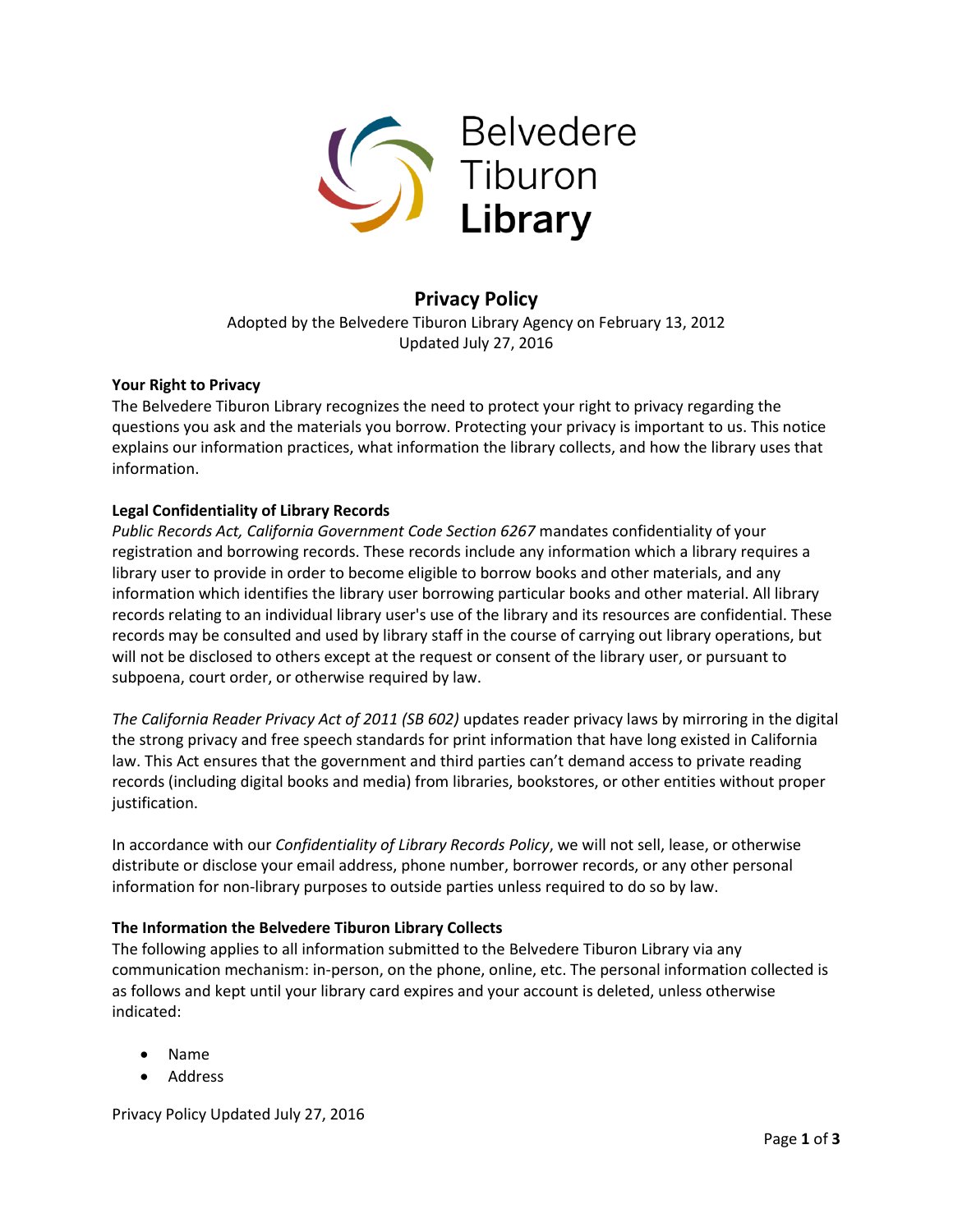- Email address
- Phone number
- Library card number
- Date/year of birth
- Materials currently checked out (until returned)
- Overdue material (until returned)
- Fines, paid or waived (kept for 6 months)

You have the ability to create and save searches. In addition, you may store a history of items you have checked out in either the classic catalog as My Reading History, or in the new catalog using Shelves. These sets of data are stored in a file that only you may access using your barcode, name and PIN. Deletion of your information from this file is also controlled by you. Library staff cannot access this data.

### **The Way We Use This Information**

- **Email addresses are used to send notification of reserved materials, and overdue materials,** overdue and billing notices, and upcoming program notices.
- Mailing addresses are used for notification of reserved materials, overdue materials, and overdue and billing notices for users without an email address.
- The use of our public computers results in your barcode being stored alongside your reservation until your reservation is used or canceled (up to 7 days) and to show actual workstation usage (up to 24 hours).

### **Digital Branch Privacy**

When you visit the library's digital branch (including the library's website and third-party digital services like eBooks, and digital magazines), a limited amount of information may be collected or transmitted to our partner companies who provide these services.

*Website:* We collect and store only information to measure use of our site using Google Analytics. This data is, however, collected in aggregate. We do not examine or record individual users' use of the website. The aggregate information is kept indefinitely. The information collected includes:

- The address (IP) of your computer, device, or internet provider
- The date and time of site access
- The address of any website that linked to our site
- Web browser type
- Operating system type
- Which pages were accessed
- How long each page access lasted

*Third-Party Digital Services:* In order to use our third-party digital services (the services listed on our eBooks and eAudiobooks web pages, for example) you log in to validate yourself as a Belvedere Tiburon Library member. Different services handle authentication different ways, but the following information may be transmitted to these service providers solely for the purpose of authentication. This data is usually collected in aggregate and/or anonymously. Data is kept for different periods of time by different companies. Information collected might include: